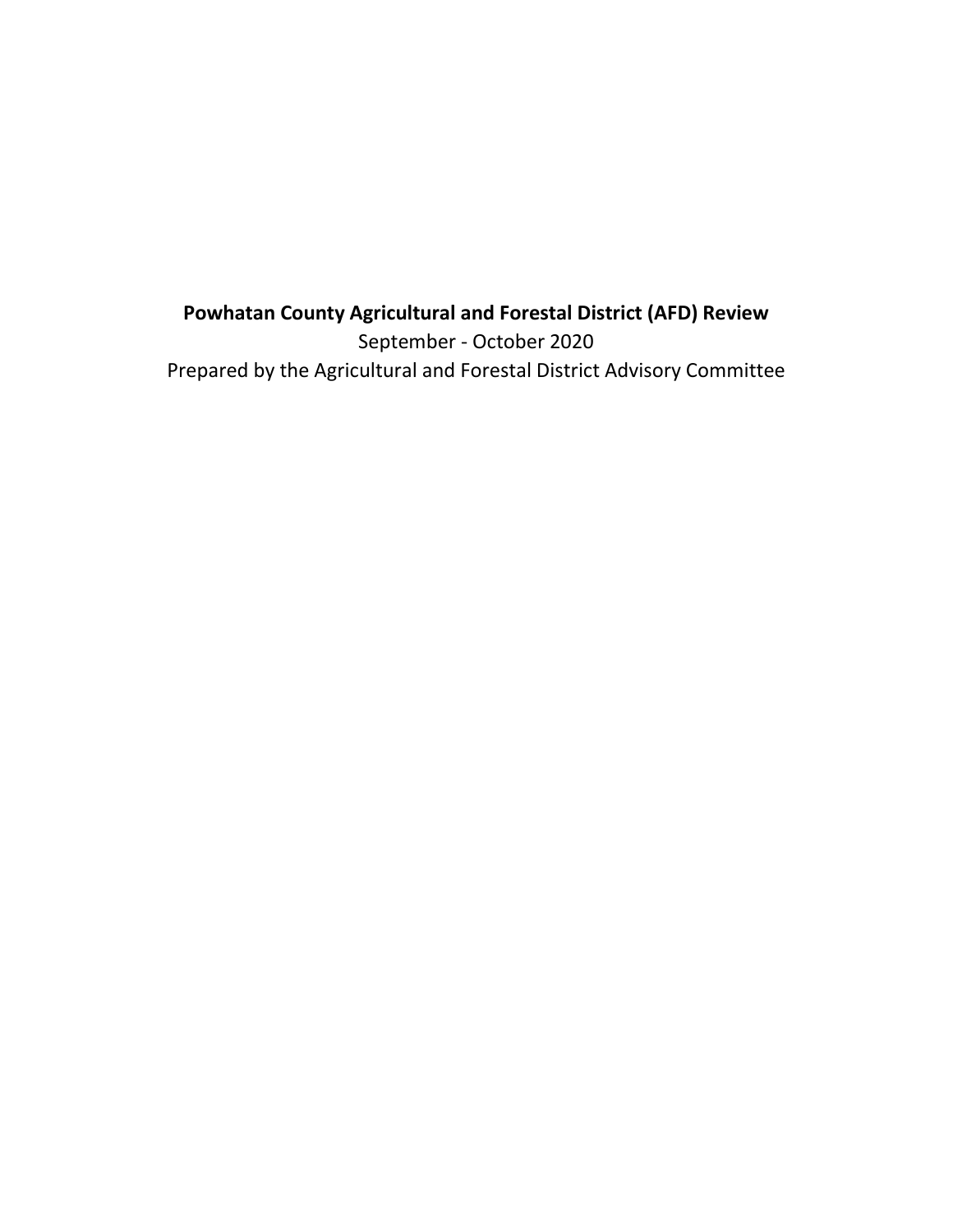Powhatan County Agricultural and Forestal District (AFD) Review 1 Prepared by the Agricultural and Forestal District Advisory Committee September – October 2020

### 1. Recommendation

The law requires that the 10-year review of AFDs consider, as one question, whether to (a) continue, (b) terminate, or (c) review, which may lead to changes. This is the most important question each renewal (and we) must answer: What is the AFD Advisory Committee's bottom-line recommendation to the Planning Commission and Board of Supervisors?

Answer: THE AFDAC RECOMMENDS UNANIMOUSLY AND UNEQUIVOCALLY THE CONTINUATION OF AFDs.

The remainder of this white paper provides context and rationale.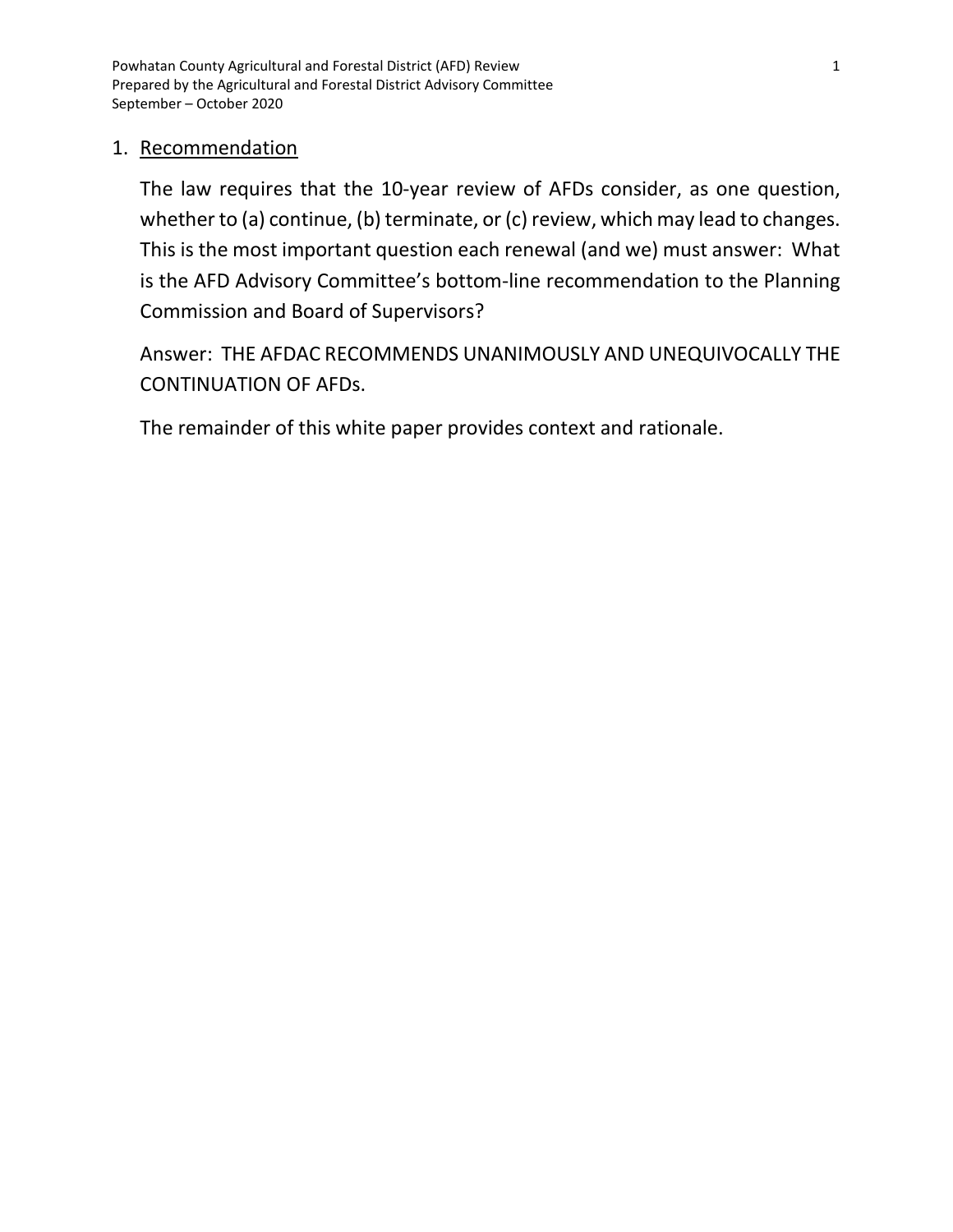Powhatan County Agricultural and Forestal District (AFD) Review 2 Prepared by the Agricultural and Forestal District Advisory Committee September – October 2020

2. What is the AFD program and how is it meant to be used?

Answer: The General Assembly created this land-use tool to help localities manage growth and protect critical pieces of land by creating guidelines by which a locality can protect farms, timber tracts, and open spaces in alignment with the locality's Comprehensive Plan, Vision for its future, and the wishes of its citizens. AFDs ALLOW A LOCALITY TO, ESSENTIALLY, "PURCHASE" DEVELOPMENT RIGHTS OF PIECES OF LAND, FOR A SPECIFIED PERIOD OF TIME, IN EXCHANGE FOR A LAND-USE TAX RATE LEVIED ON THOSE SELECTED PIECES OF LAND.

3. Why did Powhatan County choose to adopt an AFD program?

Answer:

- a. Heavy and continued pressure to develop farming/forest/open space into residential uses, with all the services and problems such usages bring;
- b. Our aging farmers/timbermen and fewer residents willing to do this hard work;
- c. The soaring cost of land, the difficulty paying taxes on large pieces of land, and the temptation (and sometimes, intense pressure) to "sell out";
- d. The clamor of our citizens to ameliorate these pressures and "keep us a rural, farming community."
- e. The desire to use available tools to help the County tie land-use decisions (such as rezonings) to the County's CP and long-term vision.
- 4. How many AFDs do we presently have? What is the total acreage in AFDs in Powhatan?

Answer: Nine Districts, about 5640 acres.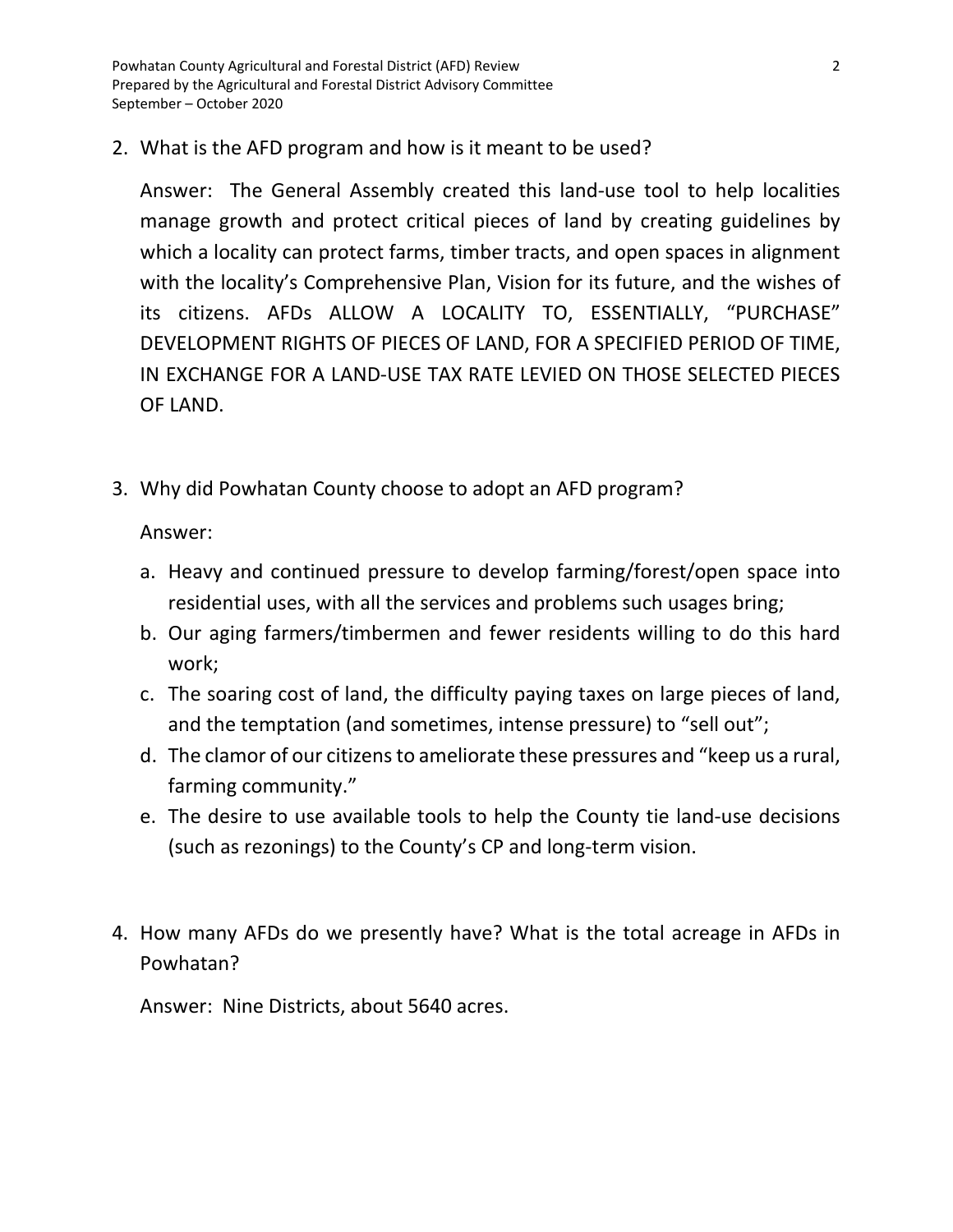Powhatan County Agricultural and Forestal District (AFD) Review 3 Prepared by the Agricultural and Forestal District Advisory Committee September – October 2020

5. Why is this program so infrequently used?

Answer: This is a "buried" program, not much touted by the County, despite the fact that it has been in the Comprehensive Plan for decades as a "prime landuse tool" to help local government recognize its intent to manage growth. Additionally, given the long-time chopping up of land into smaller and smaller tracts, it is difficult sometimes to cobble together the minimum acreage required.

6. What is the process by which AFDs are created?

Answer: Request by the landowner with review and paperwork by the Planning Department; review and recommendation by the AFD Committee; review, including public hearing, by Planning Commission, with recommendation; review, including public hearing, and final decision by the Board of Supervisors.

7. Why has the AFD Committee undertaken this review?

Answer:

- a. Code of Virginia
- b. direction of the Board of Supervisors
- c. review by AFDAC, Planning Commission, and Board of Supervisors of process and status of AFDs
- d. As a result of this review, misinformation and rumors about AFDs in Powhatan and the program's future have come to light
- e. (and see #3)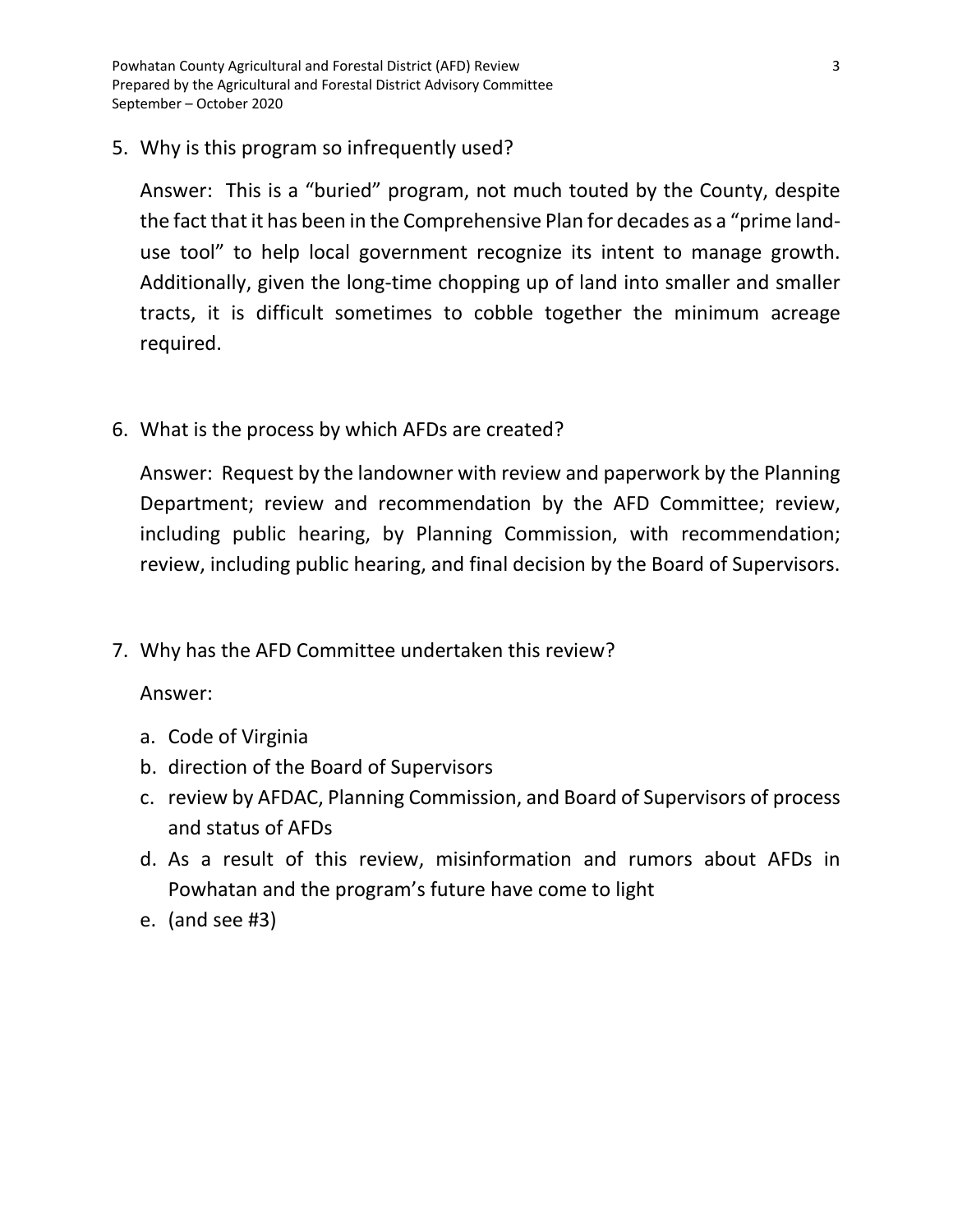Powhatan County Agricultural and Forestal District (AFD) Review 4 Prepared by the Agricultural and Forestal District Advisory Committee September – October 2020

#### 8. Why have both land-use taxation and AFDs?

#### Answer:

- a. Most important: even in, and specifically because of the redundancy, AFDs are part of the strong intent of the Board to do everything legally permissible to abide by our citizens' overwhelming message, "Protect the rural nature of our community!" Embracing the redundancy by the County is part of a strong, symbolic message that the Board hears and concurs with the public's desire. We are saying by the redundancy, as strongly as we can, that we intend to provide every tool possible to our farmers, foresters, open-space advocates, and citizens-at-large to protect Powhatan, its CP, and its vision for our future.
- b. AFDs are in our Comprehensive Plan and land-use taxation is not.
- c. AFDs must be taken into account when land adjacent is up for a rezoning. This does not mean that AFD designation automatically stops a proposed rezoning. AFD designation is a tool that helps the Board of Supervisors in its intent to maintain rural character.
- d. Rescinding Land-use Valuation: we do not see a time in our immediate, or even intermediate, future where Powhatan would rescind Land-use Valuation. But if such an event occurred for political or financial or philosophical reasons, AFDs would provide at least a partial fallback position.
- e. Length of time "in" the program: AFDs reviewed every ten years by AFDC; land-use taxation yearly by COR

Note: Most acreage in AFDs would be eligible for the Land-use Taxation rate even if they were not in an AFD. Thus, AFDs do not of themselves create a significant real estate tax loss to the County. The belief that they do fails to consider that most AFD acreage would be taxed at the land-use rate even if that land were not in an AFD. FURTHERMORE—AND THIS IS IMPORTANT—IT IS IMPERATIVE THAT WE RECOGNIZE THAT LU TAXATION IS NOT A "COST" PER SE TO THE COUNTY SINCE STUDY AFTER STUDY HAS SHOWN THAT A COMPARISON OF "COST OF SERVICES" OF LAND IN AN AFD (AND LU-TAXATION) IS SIGNIFICANTLY LESS PER ACRE THAN LAND NOT IN THE SYSTEM.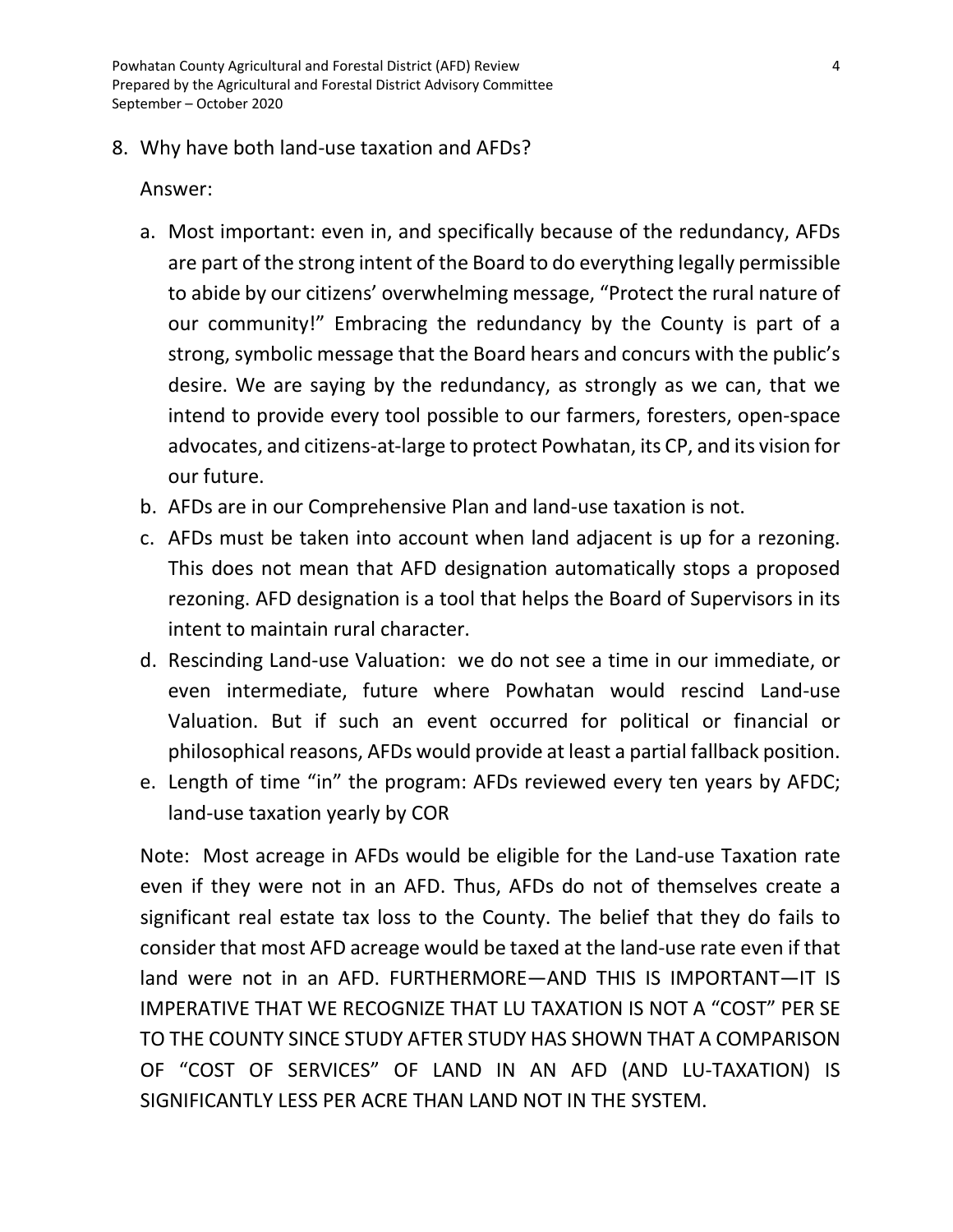9. What administrative questions have arisen about AFDs? Or what misunderstandings or non-clear issues have come to light in this review (and previously)?

Answer: The issues this review has "uncovered" mostly fall into one of three categories<sup>[1](#page-5-0)</sup>. We are calling these AFD Operational Principles. They are in the Code of Virginia.

Category 1: Authority

For any change to an AFD District (or member of the same), the BOS has sole authority to authorize the change. The pathway for changes, additions, deletions, et al: AFD Advisory Committee, Planning Commission, BOS, with an appeal to the Circuit Court if the owner is dissatisfied by the BOS's action.

Category 2: Roll-back Taxes

If a property is rezoned or changes use, it may be subject to removal from the district and subject to roll-back taxes pursuant to  $\S 58.1 - 3237^2$  $\S 58.1 - 3237^2$  $\S 58.1 - 3237^2$ . If a property is withdrawn or removed from the district, it would be subject to roll-back taxes pursuant to §15.2-4314.

Category 3: Membership in an AFD

- a. Voluntary for a 10-year period and there is no requirement to renew. The BOS may decide to "Review" any or all districts between year 4 and 10.
- b. During the "Review Period" land within the district may be withdrawn at the owner's discretion by filing a written notice with the local governing body at any time before the governing body acts to continue, modify or terminate the district.

<span id="page-5-0"></span> $1$  While most of the issues brought to the table were brought by AFDC members, we also acknowledge Planning staff, COR, County Attorney, and, importantly to us, the public during our public hearings.

<span id="page-5-1"></span> $2$  The County Attorney has opined that termination of a district triggers roll-back taxes. That opinion has been sent to the Attorney General for review and the County is awaiting a determination from the Attorney General's office.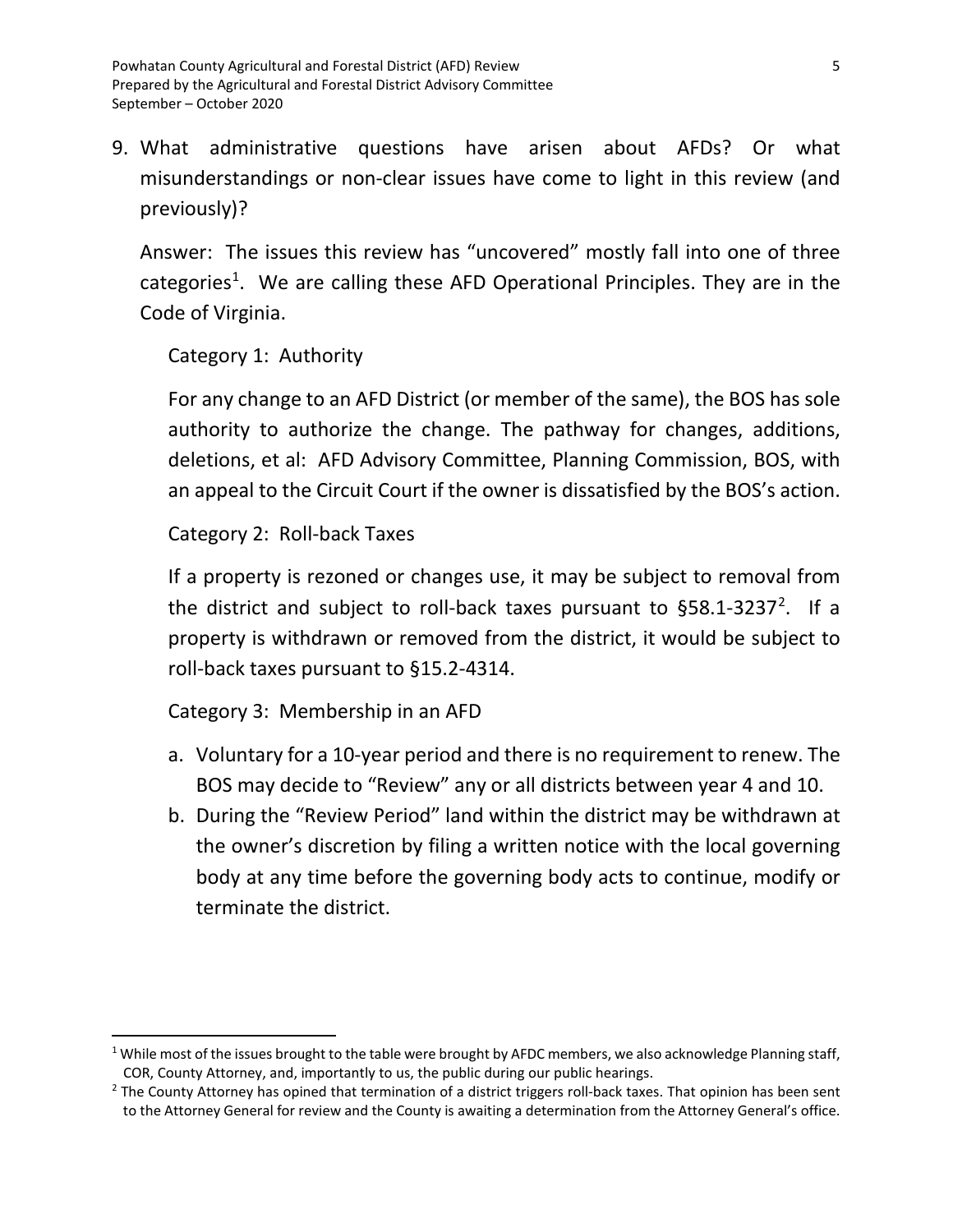c. A member may request to withdraw from an AFD at any time. Permission to withdraw is at the discretion of the BOS subject to the requirements listen in Category 1, above.

It is important to note that all the issues we have identified are clearly (with one exception) delineated in the Code. Most of our problems, including the public's ignorance of the operational principles of AFDs, are dealt with fairly clearly by the Code section on AFDs. THEREFORE, A MAJOR RECOMMENATION OF THIS COMMITTEE IS THAT WE SIMPLY FOLLOW THE CODE IN ALL THE PARTICULARS.

10. The AFDAC's recommendation to the Planning Commission and Board of Supervisors (repeat):

Answer:

- a. That the Board of Supervisors continues the AFD program as is.
- b. That the Board of Supervisors directs Planning and AFDAC to operate per the Code, specifically on those issues listed under #9, above. If the Committee "uncovers" any policy issues, in the opinion of the Committee, Planning Department, Planning Commission, or County Attorney, these will be brought to the Board of Supervisors.
- c. That the AFDAC review, in the last quarter of 2021, the specific operational questions and issues listed in (i) Mr. Pompei's Oct. 5 memo, "Future of AFDAC", p. 2, and (ii) Mr. Max Timberlake's questions in his email of Sep. 4, if not already dealt with otherwise in this white paper. These are primarily procedural, administrative, or operational questions and do not affect the recommendations of this white paper.
- d. That the AFDAC review existing AFDs in the first quarter of 2021.